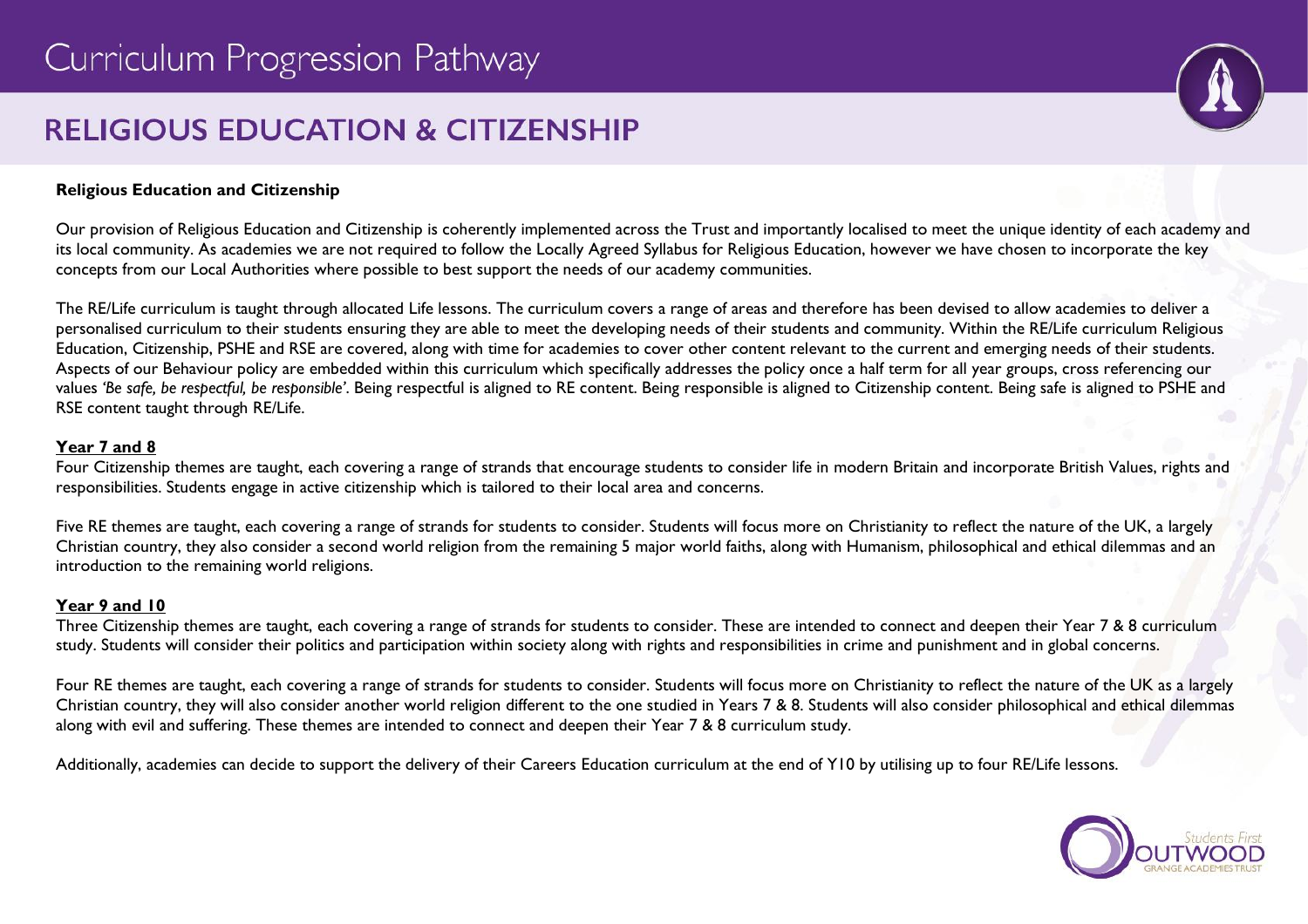#### **Spiritual, Moral, Social & Cultural (SMSC) development and appreciation of British Values**

British values and SMSC are integral parts of academy life, however by their very nature they will be addressed more frequently and in more detail during RE/Life lessons. These areas focus on the development of the whole pupil and are whole academy responsibilities. Academies are conscientious in accurately mapping these aspects of the curriculum both across subjects and within the wider curriculum they provide.

#### **Personal, Social, and Health Education (PSHE) and Relationship and Sex Education (RSE)**

From 2020 RSE is a statutory requirement in all schools in the UK. Our Academies map the requirements of RSE across subject delivery and through age appropriate guidance delivered within our tutorial and assembly programmes and calendared year group events that are delivered by external agencies and groups such as The British Heart Foundation etc. Subject leads ensure they are familiar with the statutory guidance and regularly check for updates or changes to the guidance. Within this curriculum there are a range of laws which students are introduced to supporting their understanding of the modern society to which they belong.

PSHE and RSE are whole academy responsibilities so whilst a large part of this curriculum will be covered in RE/Life lessons it is not restricted to this subject but rather underpins our academies' wider curriculum delivery. Academies are conscientious in accurately mapping their compliance and regularly reflect and update this.

#### **A Whole Academy Approach**

All subjects across the curriculum support the exploration of PSHE, RSE SMSC and British Values coherently mapping appropriate aspects of this coverage to their subject schemes of work for example Rule of Law, democracy and individual liberty (PSHE & British Values) is taught through History whilst English and the arts support the appreciation of the influences that have shaped our heritage & those of others (SMSC). Our IT departments teach online safety (PSHE), PE fosters an awareness of physical health and fitness (PSHE) and Science teaches the facts about puberty, reproductive health, including fertility and the potential impact of lifestyle on fertility for men and women (RSE) etc. By doing this it not only enables us to develop and deepen the knowledge our students have, but to also ensure that we have a coherent consistent delivery model.

Our daily tutorial and assembly programmes support our students' personal development and understanding of these important aspects of our curriculum. A wealth of opportunities designed across the academic year provide both whole school and age appropriate events, programmes, trips and visits. We promote national and local awareness campaigns, observe local and national commemorations and celebrate diversity empowering students to engage more widely in their personal, social, health, moral, spiritual, cultural education.

Opportunities such as our Random Acts of Kindness initiative or student voice and enrichment programmes operate in all our academies but the causes they promote, charities they support or enrichments activities they offer are personalised to meet their students' interests and reflect their communities. These aspects of our curriculum are designed to allow the freedom of delivery for specialists while giving scope to address key local and national issues, meet statutory requirements and ensure a high level of consistency across the Trust.

The most important and guiding factor when devising this curriculum has been to ensure that our students are given all the skills, knowledge and experience they need to effectively prepare them for their future in an ever-changing world. Our intent is to equip our students as global citizens and support them in becoming an efficient and contributing member of society.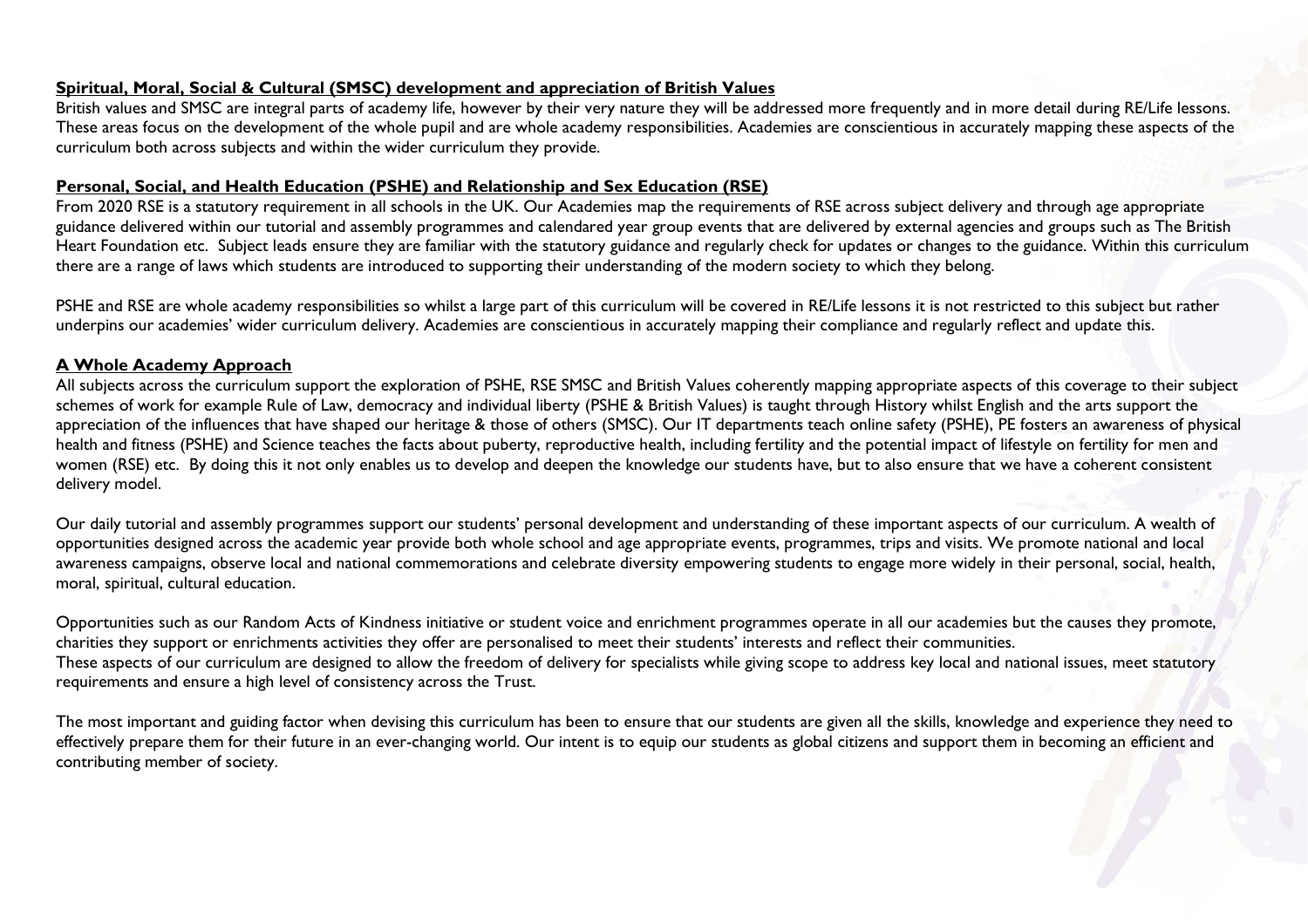## **Citizenship Overview**

| Year 7 and 8                                                                   |                                      |                                         |                                                                             |                                              |                                              |                                                      |
|--------------------------------------------------------------------------------|--------------------------------------|-----------------------------------------|-----------------------------------------------------------------------------|----------------------------------------------|----------------------------------------------|------------------------------------------------------|
| <b>Active Citizenship -</b><br>local councils                                  | What is Active<br>Citizenship?       | IHow can we make a<br>change on a local | Why is standing up for what<br>level? Local councils you believe important? | Local issue/active<br>citizenship - research | Local issue/active<br>citizenship - planning | Local issue/active<br>citizenship - taking<br>action |
| <b>Modern Britain -</b><br><b>Identity</b>                                     | What does it mean<br>lto be British? | Core British values                     | Diversity                                                                   | Multiculturalism                             | Racism and<br>discrimination                 | Being a good<br>citizen                              |
| Modern Britain - media<br>and international<br>relations                       | Free press ad<br>privacy             | Fake news                               | Regulation and censorship -<br>international example-China                  | UN and NATO                                  | <b>WTO and EU</b>                            | <b>NGOs</b>                                          |
| <b>Rights and</b><br>responsibilities - why do Why do we have<br>we have laws? | laws?                                | Anti-social<br>behaviour                | <b>Rule of Law</b>                                                          | The Role & Power of<br>the Police            | Criminal and civil<br>courts                 | Terrorism                                            |

#### **Year 9 and 10**

| <b>Politics and</b><br>participation -<br>democracy in Britain                          | <b>British constitution</b>    | Local government<br>and councils                           | Regional and devolved<br>government       | Voting                     | Bring about political<br>  change | European<br>Convention of<br>Human Rights |
|-----------------------------------------------------------------------------------------|--------------------------------|------------------------------------------------------------|-------------------------------------------|----------------------------|-----------------------------------|-------------------------------------------|
| <b>Rights and</b><br>responsibilities - crime rights; Magna Carta and<br>and punishment | Development of citizens'<br>HR | Types of crime                                             | Types of punishment                       | Youth crime and<br>iustice | Impact of crime                   | Crime reduction<br>strategies             |
| <b>British values and</b><br><b>Prevent</b>                                             | Values and beliefs             | The Limits of<br>Individual Liberty &<br>Freedom of Speech | When does politics<br>become too extreme? | The Rule of Law in<br>War  | Tackling Islamophobia             | The Prevent<br><b>Strategy</b>            |

#### **Citizenship Outcomes: Year 7 and 8**

| <b>Active Citizenship</b>          |                                                                                                                             |
|------------------------------------|-----------------------------------------------------------------------------------------------------------------------------|
| <b>What is Active Citizenship?</b> | What active citizenship is, the effectiveness of active citizenship and the different forms it can take.                    |
| How can we make a change           | Differing ways to change your local area, the makeup and function of local councils.                                        |
| on a local level? Local            |                                                                                                                             |
| <b>councils</b>                    |                                                                                                                             |
| Why is standing up for what        | Why it is important to stand up for what you believe, the opportunities and barriers to citizen participation in democracy. |
| you believe important?             |                                                                                                                             |
| Local issue/active citizenship     | What issues and problems there are in the local area and possible causes of these.                                          |
| – research                         |                                                                                                                             |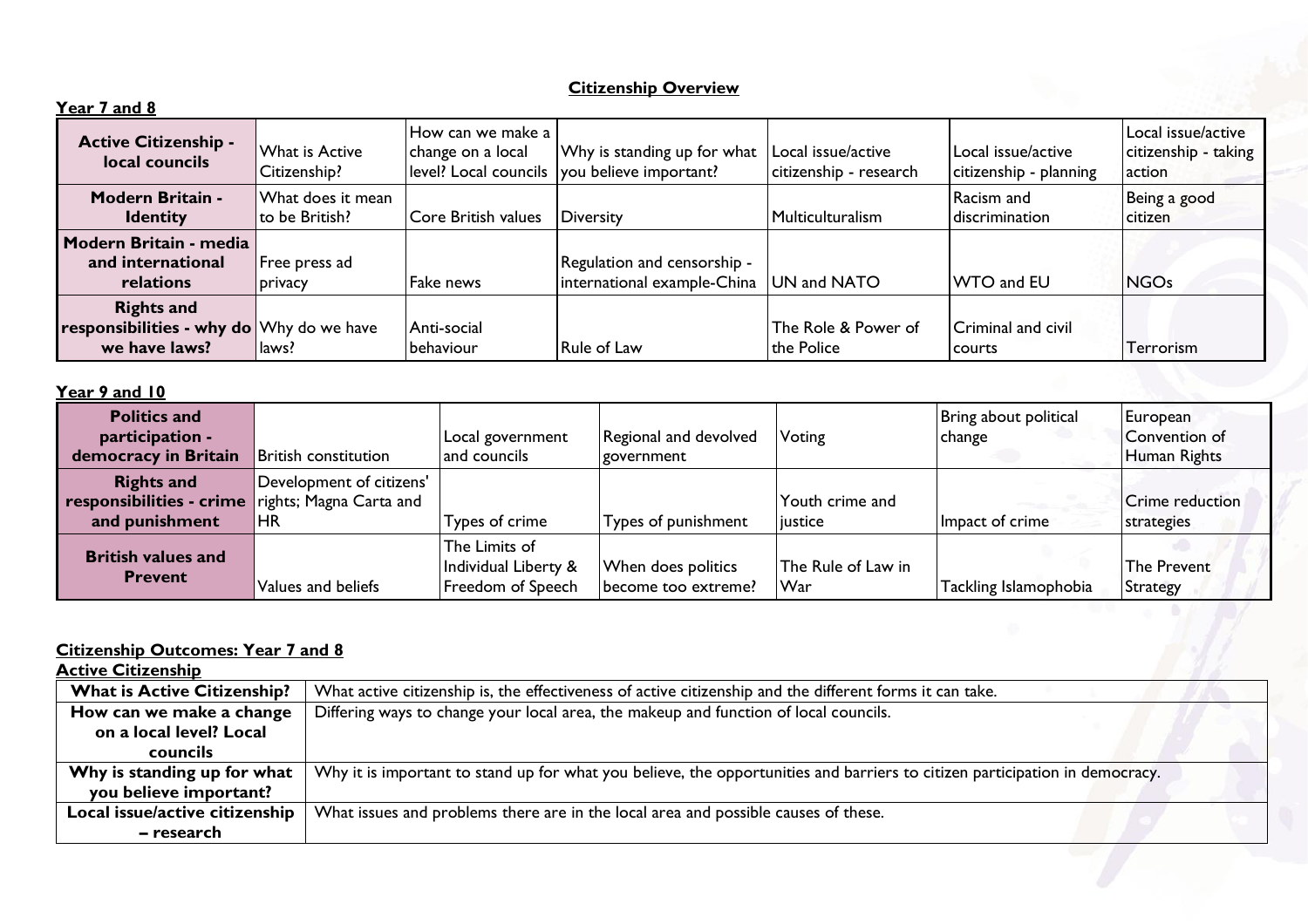| Local issue/active citizenship | Which issue they will focus on and justify decisions and planning active citizenship. |  |
|--------------------------------|---------------------------------------------------------------------------------------|--|
| – planning                     |                                                                                       |  |
| Local issue/active citizenship | Carry out action and evaluate the effectiveness of the action.                        |  |
| - taking action                |                                                                                       |  |

## **Modern Britain: Identity**

| <b>Identity</b>                         | Factors which make up both personal and national identity, including 'Britishness', some differences in identities of the four nations of the<br>UK.   |
|-----------------------------------------|--------------------------------------------------------------------------------------------------------------------------------------------------------|
| <b>Diversity</b>                        | What diversity is, the importance and impact of diversity and the pros and cons of diversity. The need for mutual respect within diverse<br>societies. |
| <b>Multiculturalism</b>                 | What multiculturalism is, what it has brought to the UK - both positive and negative - evaluate the benefits of living in a multicultural<br>society.  |
| Racism, prejudice and<br>discrimination | What these terms are, how they are connected, the causes and consequences of such, including a case study.                                             |
| <b>British Values</b>                   | What British Values are, where they can be found in society and how they are beneficial.                                                               |
| Being a good citizen                    | What it means to be a citizen, responsibility and importance as a citizen, impact of negative/positive citizens.                                       |

## **Modern Britain: media and international relations**

| Free press and privacy<br>The role and importance of freedom of the press, when it might be restricted and why, and right to privacy. |                                                                                                        |  |
|---------------------------------------------------------------------------------------------------------------------------------------|--------------------------------------------------------------------------------------------------------|--|
| Fake news<br>What fake news is, the dangers and impact it can have and how to spot it, including issues relating to social media.     |                                                                                                        |  |
| <b>Regulation and censorship -</b><br>international example                                                                           | Example of a nation where regulation and censorship are in stark contrast to the UK and evaluate this. |  |
| <b>UN and NATO</b>                                                                                                                    | What the UN and NATO are, their history, function and the UK contribution to these organisations.      |  |
| <b>WTO and EU</b>                                                                                                                     | What the WTO and EU are, their history, function and UK contribution to these organisations.           |  |
| <b>NGOs</b>                                                                                                                           | What NGOs are, their function, consider examples and the work they do.                                 |  |

## **Rights and responsibilities: why do we have laws?**

| Why do we have laws? | Purpose of laws, their function as protection and deterrence, age related legal entitlements, the age of criminal responsibility.                         |
|----------------------|-----------------------------------------------------------------------------------------------------------------------------------------------------------|
| <b>Rule of law</b>   | The principles of law to ensure rights and freedoms, the presumption of innocence and equality before the law, fairness, justice and<br>I discrimination. |
|                      | Role and power of the police $ \forall$ hat the police do (including various differing examples), where their power ends.                                 |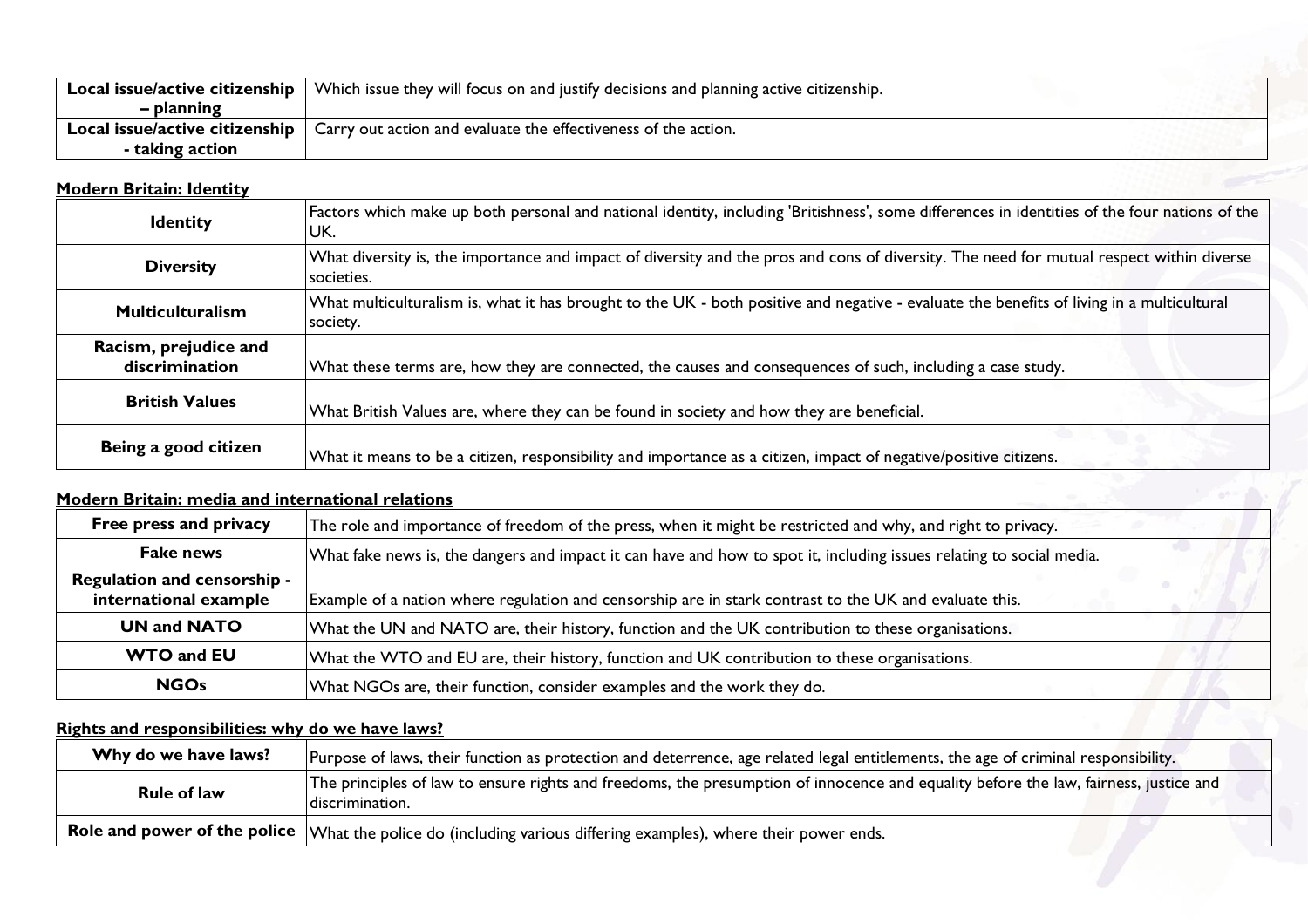| <b>Anti-social behaviour</b>     | identify & understand the acts which constitute anti-social behaviour & their degrees of seriousness, to consider who are the victims of<br>these crimes & explore how teenagers are affected by this |  |  |  |  |
|----------------------------------|-------------------------------------------------------------------------------------------------------------------------------------------------------------------------------------------------------|--|--|--|--|
| <b>Criminal and civil courts</b> | The function of each court, what they deal with and examples; including non-criminal tribunals and the youth justice system.                                                                          |  |  |  |  |
| Terrorism                        | Purpose of terrorism, examples, and consequences, the terrorism act.                                                                                                                                  |  |  |  |  |

#### **Citizenship Outcomes: Year 9 and10 Politics and participation: democracy in Britain**

| Democracy including rule of<br>law         | What democracy is, why it is important in the UK, the type of democracy we have in the UK, and what is meant by the rule of law.                                                        |
|--------------------------------------------|-----------------------------------------------------------------------------------------------------------------------------------------------------------------------------------------|
| <b>British constitution</b>                | The different sections of the British Constitution and consider whether or not the British constitution is effective in modern society.                                                 |
| Local government and<br>councils           | The role of a local council/government, and what local councils do to support the local people, elections and the importance of local<br>councils/governments.                          |
| <b>Regional and devolved</b><br>government | The term devolution, what regional and devolved governments are, the powers given to Scotland, Wales and Northern Ireland and the<br>powers given to city mayors, including an example. |
| Voting                                     | The process of voting in the UK and contrasting voting systems.                                                                                                                         |
| Bring about political change               | What a pressure group is and how they can bring about change, the positives and negatives of violent and non-violent protests.                                                          |

## **Rights and responsibilities: crime and punishment**

| <b>Development of citizens'</b><br>rights; Magna Carta and HR | The Magna Carta is and its importance, along with the role of the Suffragettes in women's rights, the Chartists contribution, and the UN<br>Convention on the Rights of the Child. |
|---------------------------------------------------------------|------------------------------------------------------------------------------------------------------------------------------------------------------------------------------------|
| <b>Types of crime</b>                                         | The different types of crime in the UK, the impact of these on individuals, communities and the country.                                                                           |
| <b>Types of punishment</b>                                    | The types of punishment in the UK and compare these to others around the world including contrasting systems for example prisons in<br>Norway and extreme laws in the Middle East. |
| Youth crime and justice                                       | How age can impact the sentence given to an individual for example - youth crime and how punishments for young people can differ<br>from adult punishments.                        |
| Impact of crime                                               | The impact of crime on both the victim, criminal, all families and society.                                                                                                        |
| <b>Crime reduction strategies</b>                             | How the UK has tried to reduce crime, compare the UK's methods with another contrasting country and consider the effectiveness of<br>these methods.                                |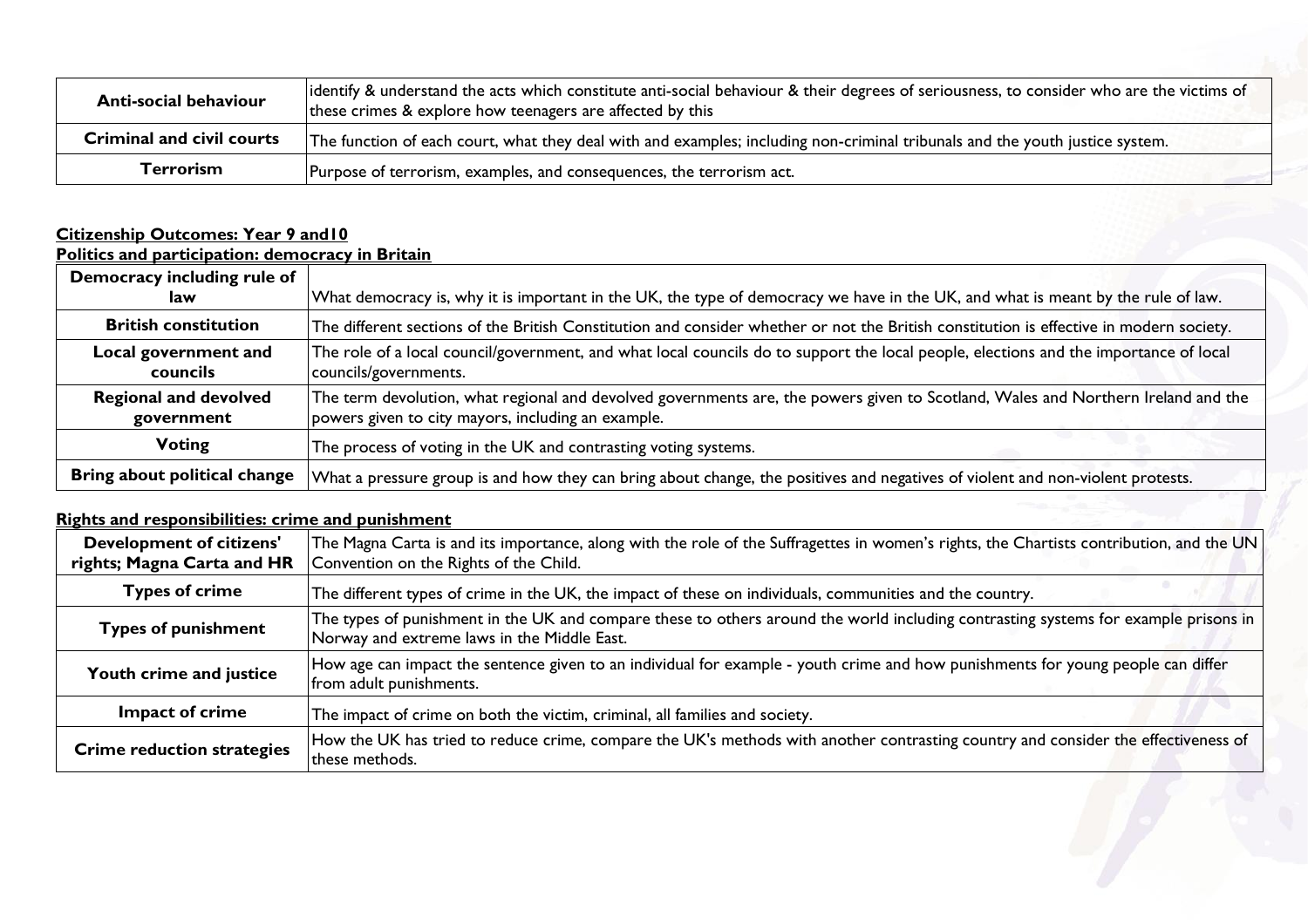## **British values and Prevent**

| Values and beliefs                                                 | To identify & define British values, to consider the importance of democracy, rule of law, respect & tolerance & individual liberty, to<br>explore how to implement these values, to identify your own personal values, their origins & their importance, to consider how your<br>values affect your behaviour.                                                                                        |
|--------------------------------------------------------------------|--------------------------------------------------------------------------------------------------------------------------------------------------------------------------------------------------------------------------------------------------------------------------------------------------------------------------------------------------------------------------------------------------------|
| The Limits of Individual<br><b>Liberty &amp; Freedom of Speech</b> | To understand what freedom of speech means & consider (through looking at various scenarios) if there should be limits to this, to<br>identify key facts about individual liberty in the UK & certain government restrictions, to examine other people's views on freedom of<br>speech, to consider the events in British politics which led to resignations in 2016 & reflect on your personal views. |
| When does politics become<br>too extreme?                          | To identify different UK political groups & their differing left/right wing views, to consider your own political views, to understand the<br>aims of the BNP & debate their place/position in UK society.                                                                                                                                                                                             |
| The Rule of Law in War                                             | To consider why rules might need to be different in times of war, understand what international humanitarian law means & identify the<br>different rules of law in war & the purpose of these laws, to consider the differences between neutrality & impartiality, to consider the<br>importance of human dignity.                                                                                     |
| <b>Tackling Islamophobia</b>                                       | To consider the events of 9/11, the impact of this on views of Muslims and the definition of Islamophobia, the impact of media portrayal<br>on this, to explore what the world & UK could do to help prevent this.                                                                                                                                                                                     |
| <b>The Prevent Strategy</b>                                        | THE LAW extremism and radicalisation.                                                                                                                                                                                                                                                                                                                                                                  |

### **Religious Education Overview**

**Year 7 and 8**

| Christianity+Humanism |                                                                          | What type of person was The Miracles Holy Week<br>Jesus? | of lesus                            |                      | Jesus; crucifixion<br>and resurrection | The importance of<br>Christmas |                       |  |
|-----------------------|--------------------------------------------------------------------------|----------------------------------------------------------|-------------------------------------|----------------------|----------------------------------------|--------------------------------|-----------------------|--|
|                       |                                                                          | <b>I</b> Denominations                                   | The Church<br>and its<br>importance | <b>The Trinity</b>   | <b>Creation</b>                        | Afterlife                      | Funerals              |  |
|                       | $\overline{1}$ The importance of What is religion?<br>following religion |                                                          |                                     |                      |                                        |                                |                       |  |
|                       | Judaism                                                                  | Abraham                                                  | Rabbi                               | $G-D$                | Covenant                               | Synagogue                      |                       |  |
| 2nd religion in       | <b>Islam</b>                                                             | Muhammad                                                 | Quran                               | Mosque               | Eid                                    | 5 pillars                      | Hajj                  |  |
| depth x l             | <b>Hinduism</b>                                                          | <b>Brahman</b>                                           | <b>Diwali</b>                       | Shiva                | Reincarnation                          | Karma                          | <b>Creation story</b> |  |
|                       | <b>Buddhism</b>                                                          | <b>Buddha</b>                                            | Meditation                          | Karma and<br>rebirth | $8$ -fold path                         | 5 moral precepts               | <b>Wesak</b>          |  |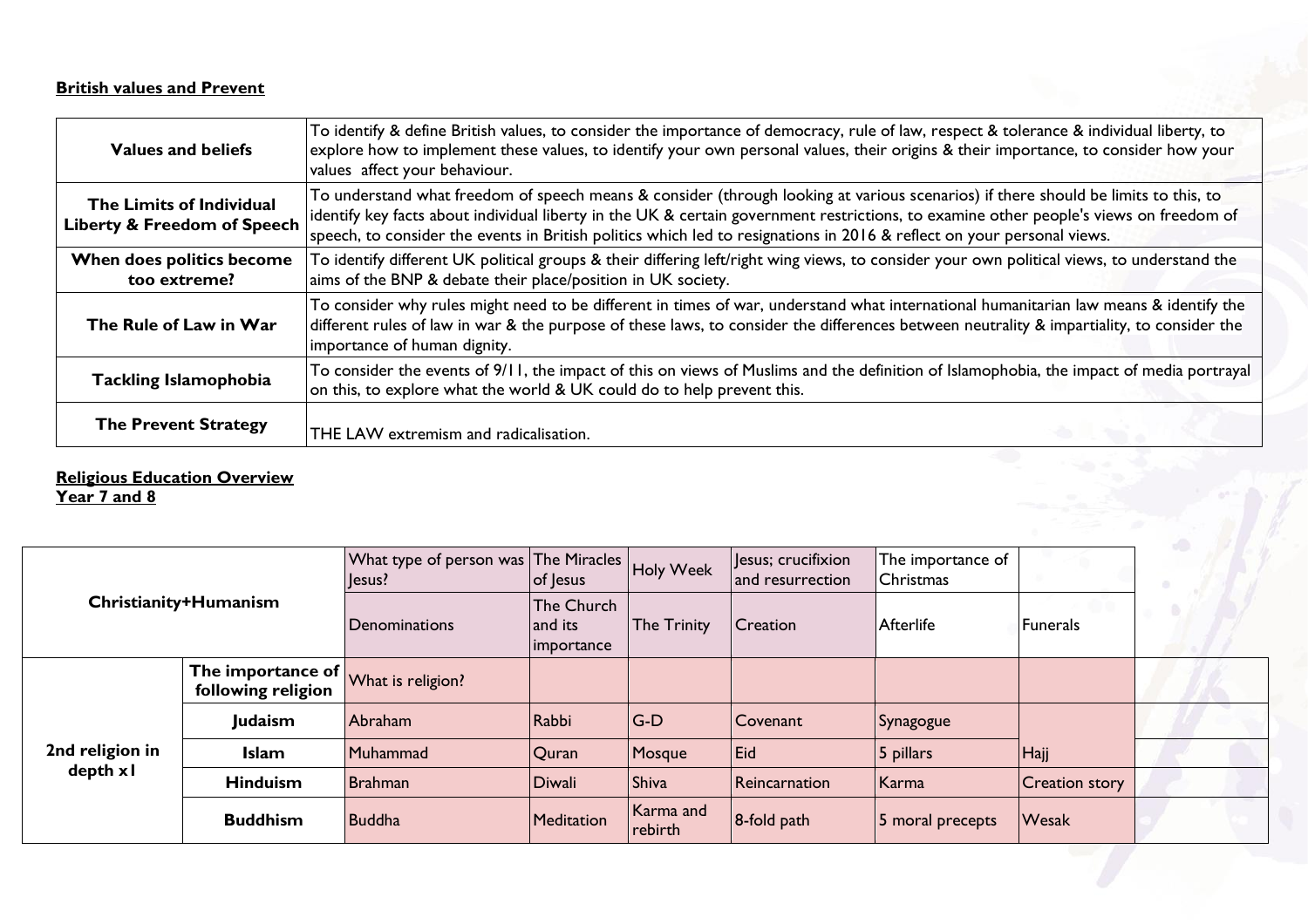| <b>Sikhism</b> | <b>Guru Nanak</b> | 10 Gurus                               | Gurdwara                    | <b>Sewa</b>                 | Guru Granth Sahib                              |  |
|----------------|-------------------|----------------------------------------|-----------------------------|-----------------------------|------------------------------------------------|--|
|                |                   |                                        |                             |                             |                                                |  |
| P&E            | Is there a God?   | $ Why$ do bad $ $<br>things<br>happen? | <b>Existence of</b><br>evil | what is right and<br>wrong? | How do we decide Morals and moral<br>  dilemma |  |

**Year 9 and 10**

| Christianity                                       |                 | Nature of God;<br>Trinity                      | Prayer                                                                        | Forms of<br>worship; outside   Judgement<br>church |                                      | <b>Bible</b>                             |                        |
|----------------------------------------------------|-----------------|------------------------------------------------|-------------------------------------------------------------------------------|----------------------------------------------------|--------------------------------------|------------------------------------------|------------------------|
|                                                    |                 | The vicar                                      | <b>Creation</b> ; different<br>interpretations, including<br>Process theology | Charity; world<br>mission                          | Problem of evil                      | Resurrection and the<br>after life       |                        |
|                                                    | Judaism         | Abraham                                        | Kosher                                                                        | Shabbat                                            | Bar Mitzvah                          | Synagogue                                | Torah                  |
|                                                    | Islam           | Muhammad                                       | Quran                                                                         | Mosque                                             | Eid                                  | 5 pillars                                | H <sub>ajj</sub>       |
| 2nd religion in depth x1<br>- not the same as Y7&8 | <b>Hinduism</b> | <b>Brahman</b>                                 | Diwali                                                                        | Holi                                               | Puja                                 | Karma                                    | Samsara and<br>Moksha  |
|                                                    | <b>Buddhism</b> | <b>Buddha</b>                                  | Meditation                                                                    | Karma and<br>rebirth                               | 8-fold path                          | 5 moral precepts                         | Wesak                  |
|                                                    | <b>Sikhism</b>  | <b>Guru Nanak</b>                              | 10 Gurus                                                                      | Gurdwara                                           | Sewa                                 | <b>Gurpurbs</b>                          | Khalsa                 |
| <b>Philosophy and Ethics</b>                       |                 | What are different<br>ideas about<br>creation? | What is the evidence for<br>life after death?                                 | Morality                                           | <b>Ethical issues</b><br>end of life | about the start and Environmental ethics | <b>Business ethics</b> |
| <b>Evil and suffering</b>                          |                 | Types of evil                                  | The problem of evil                                                           | Is there a<br>purpose to<br>suffering?             | Religious response                   | Religious response 2                     |                        |

## **Religious Education Outcomes: Year 7 and 8**

| Christianity                    |                                                                                                  |  |
|---------------------------------|--------------------------------------------------------------------------------------------------|--|
| <b>Nature of God; Classical</b> |                                                                                                  |  |
| theism                          | Christian beliefs about God including God as Creator, omniscient, omnipotent and omnibenevolent. |  |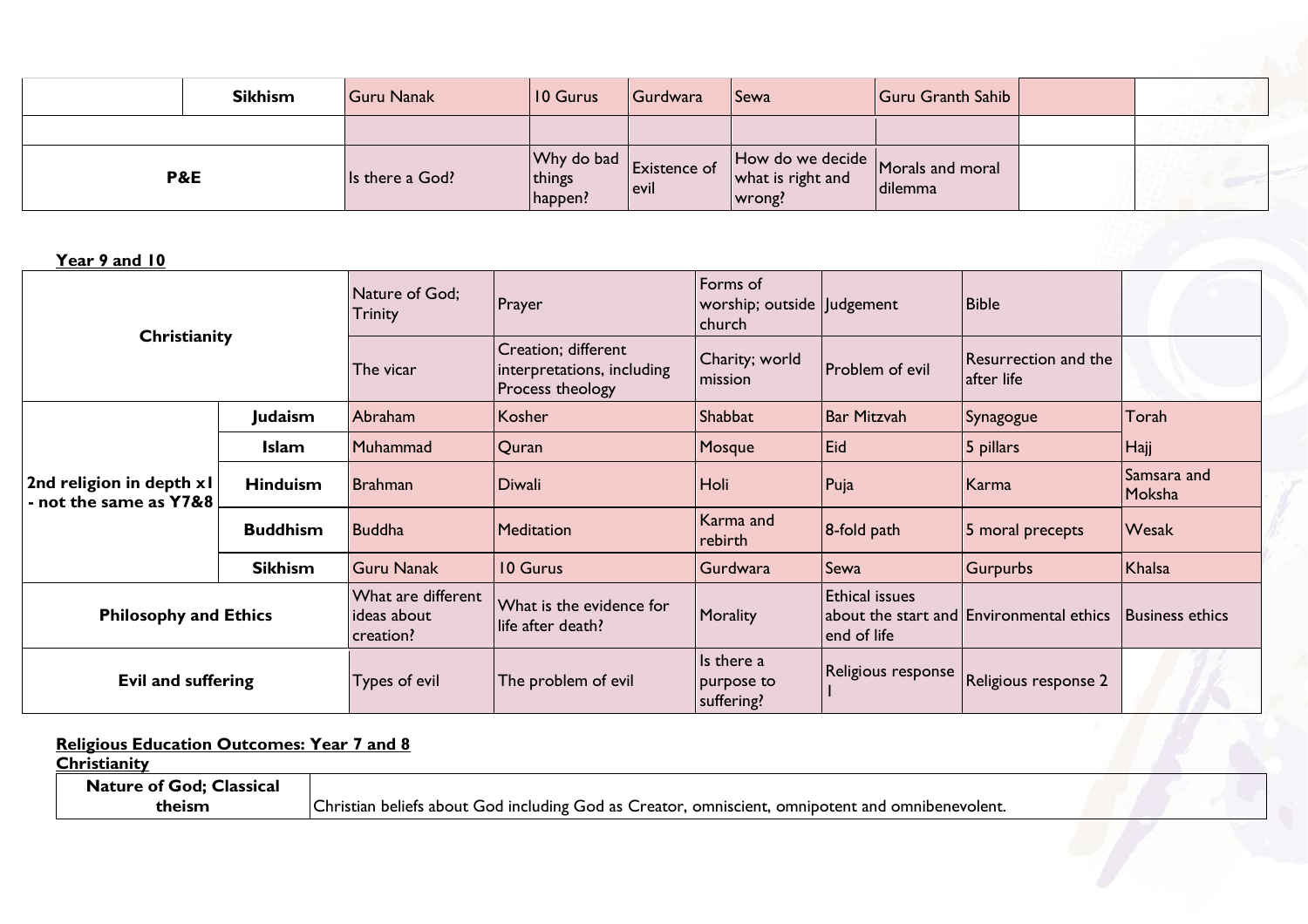| <b>Denominations</b>                   | That there are different Christian denominations and differences between these including the Protestant split from the Catholic Church<br>and one modern day denomination for example Methodism or Baptism. |
|----------------------------------------|-------------------------------------------------------------------------------------------------------------------------------------------------------------------------------------------------------------|
| Forms of worship; Church               | Different forms of worship which take place in the church, for example prayer, icons, hymns and devotions.                                                                                                  |
| Jesus; crucifixion and<br>resurrection | The events of the crucifixion and resurrection and the significance of these for Christians.                                                                                                                |
| Church                                 | The key features of a Church and understand that these differ between denominations through considering the differences between<br>two, for example between Catholic churches and Meeting Houses.           |
| <b>Creation</b>                        | The two differing accounts of creation in Genesis 1&2.                                                                                                                                                      |
| Charity; at home                       | How Christians can and do act in a charitable way in their daily life and local community, and some key teachings which support this for<br>example the Sermon on the Mount.                                |
| <b>Funerals</b>                        | The key features of Christian funerals and the symbolism and importance of these acts.                                                                                                                      |

## **Philosophy and Ethics**

| Is there a God?                              | Terms of atheism, theism, agnostic, and reasons for each belief, reflect on personal beliefs about God.                                                            |
|----------------------------------------------|--------------------------------------------------------------------------------------------------------------------------------------------------------------------|
| How did life begin?                          | Different ideas about how life on earth began including Christian 7-day creation, another religious view and a scientific view.                                    |
| Why do bad things happen?                    | Why bad things, in particular natural or unexplained events take place and if there is a cause for this including no God, God not<br>intervening, luck and chance. |
| Is there life after death?                   | Personal beliefs about the afterlife, and consider common beliefs including no afterlife, heaven & hell and spiritual afterlife.                                   |
| How do we decide what is<br>right and wrong? | Different ideas about where we learn right and wrong including society, parents and as an innate sense and consider reasons people act<br>in negative ways.        |

## **Humanism**

| <b>Humanism</b> |                                                                                                                                       |
|-----------------|---------------------------------------------------------------------------------------------------------------------------------------|
| Charity         | Humanist beliefs about the role and importance of charity and their beliefs about giving to religious causes.                         |
| Evil            | Beliefs about the importance of trying to prevent rather than just understand evil and how they may try minimise this in their lives. |
| <b>Marriage</b> | Beliefs about the role and importance of marriage, typical features of a ceremony and recognition in law.                             |
| <b>Funerals</b> | Purpose and features of a Humanist funeral and the role of the celebrant.                                                             |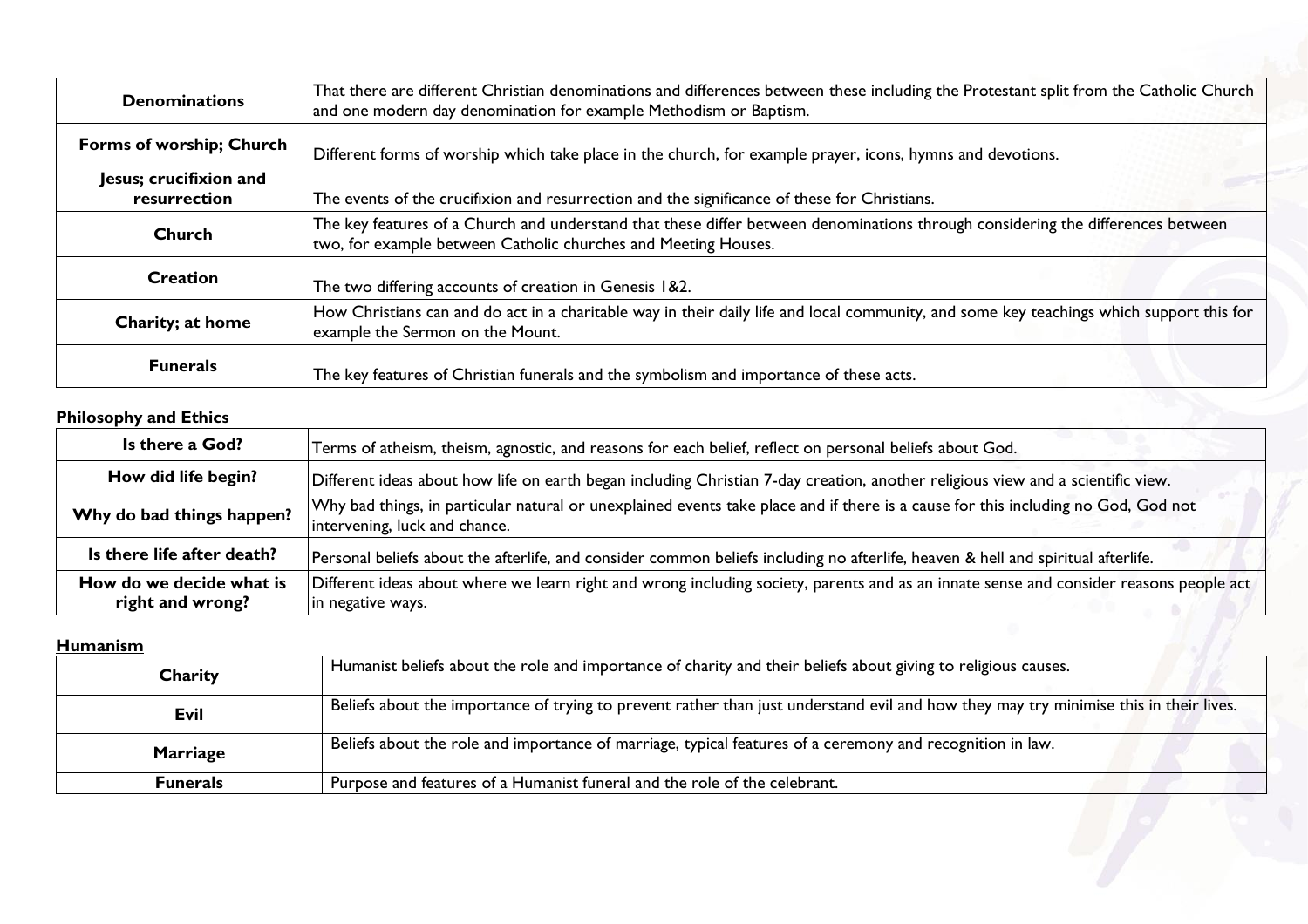|                  | <sup>1</sup> The purpose of life and living as well as possible and the impact of this on everyday life along with the rejection of traditional religious |
|------------------|-----------------------------------------------------------------------------------------------------------------------------------------------------------|
| Life after death | beliefs about life after death.                                                                                                                           |

| <b>Introduction to world religions</b> |                                                                                                                                                                        |
|----------------------------------------|------------------------------------------------------------------------------------------------------------------------------------------------------------------------|
| Religion, faith and belief             | What is faith? How is faith different to fact? What makes a religion?                                                                                                  |
| <b>6 Major world faiths</b>            | The symbols, figures, sacred texts and key beliefs of each religion, and the similarities and differences.                                                             |
| Judaism                                | Historical roots of Judaism including who the Jews are, their key beliefs of being the chosen people, Abraham as founder, the 10<br>commandments and Kosher food laws. |
| <b>Islam</b>                           | The key features of Islam; Mecca, Muhammad (PBUH), Ramadan, no art work of humans.                                                                                     |
| <b>Hinduism</b>                        | How Hindus worship, key beliefs including karma, Trimurti and reincarnation.                                                                                           |
| <b>Sikhism</b>                         | The beginnings of Sikhism, the 10 Gurus and Sewa.                                                                                                                      |
| <b>Buddhism</b>                        | Whether Buddhism is a religion without a God, who was the Buddha and how Buddhists live.                                                                               |

### **Religious Education Outcomes: Year 9 and10**

| <b>Christianity</b>                     |                                                                                                                                                                                      |
|-----------------------------------------|--------------------------------------------------------------------------------------------------------------------------------------------------------------------------------------|
| <b>Nature of God; Trinity</b>           | Christian beliefs about the 3 aspects of the God head and their relationship with each other.                                                                                        |
| <b>Prayer</b>                           | Christian beliefs about the importance of prayer and the benefits including physical, psychological and spiritual.                                                                   |
| Forms of worship; outside the<br>Church | Ways Christians worship God away from Church including personal prayer and evangelism.                                                                                               |
| Judgement                               | Differing ideas about the nature of Judgement day and preparation for this including justification through faith and through works.                                                  |
| <b>Bible</b>                            | The complex nature of the Bible; it's Jewish roots, transition and translation issues and differing approaches to its authority including<br>fundamental and liberal interpretation. |
| <b>Vicar</b>                            | The role of the religious leader in different denominations including Catholic and Baptist.                                                                                          |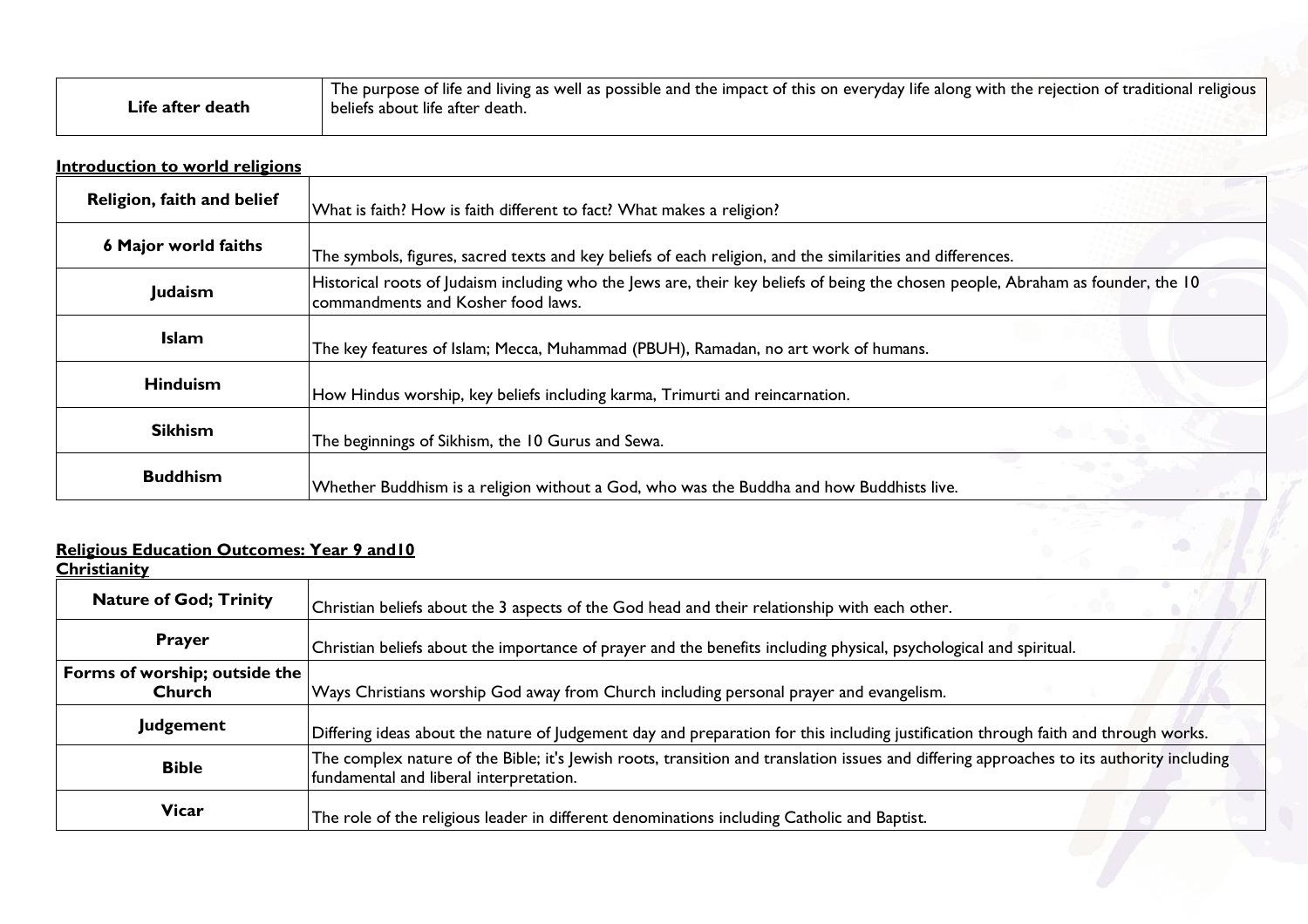| <b>Creation; differing</b><br>interpretations including<br><b>Process Theology</b> | Belief in creation as literal (Creationism), liberal and compatibility with science (Big Bang and Evolution), Process theology and it's view<br>of creation from pre-existing matter rather than from nothing. |
|------------------------------------------------------------------------------------|----------------------------------------------------------------------------------------------------------------------------------------------------------------------------------------------------------------|
| Charity; world mission                                                             | Importance of world mission, including a case study for example CAFOD.                                                                                                                                         |
| The problem of evil                                                                | Logical and evidential problem of evil, including pointless evil and justification for God and evil to co-exist.                                                                                               |
| <b>Resurrection and the afterlife</b>                                              | Differing ideas about the nature of resurrection and the afterlife including physical and spiritual.                                                                                                           |

#### **Philosophy and Ethics**

| $1.11030 \mu 1.7$ and $2.11103$                         |                                                                                                                                                                                                           |
|---------------------------------------------------------|-----------------------------------------------------------------------------------------------------------------------------------------------------------------------------------------------------------|
| What are different ideas<br>about Creation?             | Differing creation ideas including but not limited to a religious view, Big Bang Theory, Evolution.                                                                                                       |
| What is the evidence for life<br>after death?           | Differing evidence for life after death and the credibility of this, including but not limited to NDEs, reincarnation accounts, scripture and<br>ghosts.                                                  |
| <b>Morality</b>                                         | Differing ideas about the source of morality, contrasting deontological and teleological ethical theories for example Utilitarianism and<br>Divine Command Theory and the benefits and drawbacks of each. |
| Ethical issues surrounding the<br>start and end of life | Differing views about when life begins and the impact of these on debates about abortion. Views about whether euthanasia can be<br>permitted and reasons for this.                                        |
| <b>Environmental ethics</b>                             | Contrasting views of dominion and stewardship and application to current ethical dilemmas.                                                                                                                |
| <b>Business ethics</b>                                  | Views about responsibility within business including to the natural environment, the public/consumer, the employee and the wider public<br>(i.e. supporting though charity).                              |

## **Evil and Suffering Types of evil** <br>Natural evil, moral evil and the nature of suffering. **The problem of evil** The logical and evidential problem of evil and if God and evil can both exist. Is there a purpose to suffering Different ideas about the purpose of suffering including as punishment, to learn, to develop good qualities. **Religious response I** Christian responses to evil and suffering in the world, both theological and practical. **Religious response 2** The responses of one other religion to suffering in the world, both theological and practical.

## **Religious studies outcomes: secondary religions Years 7-10**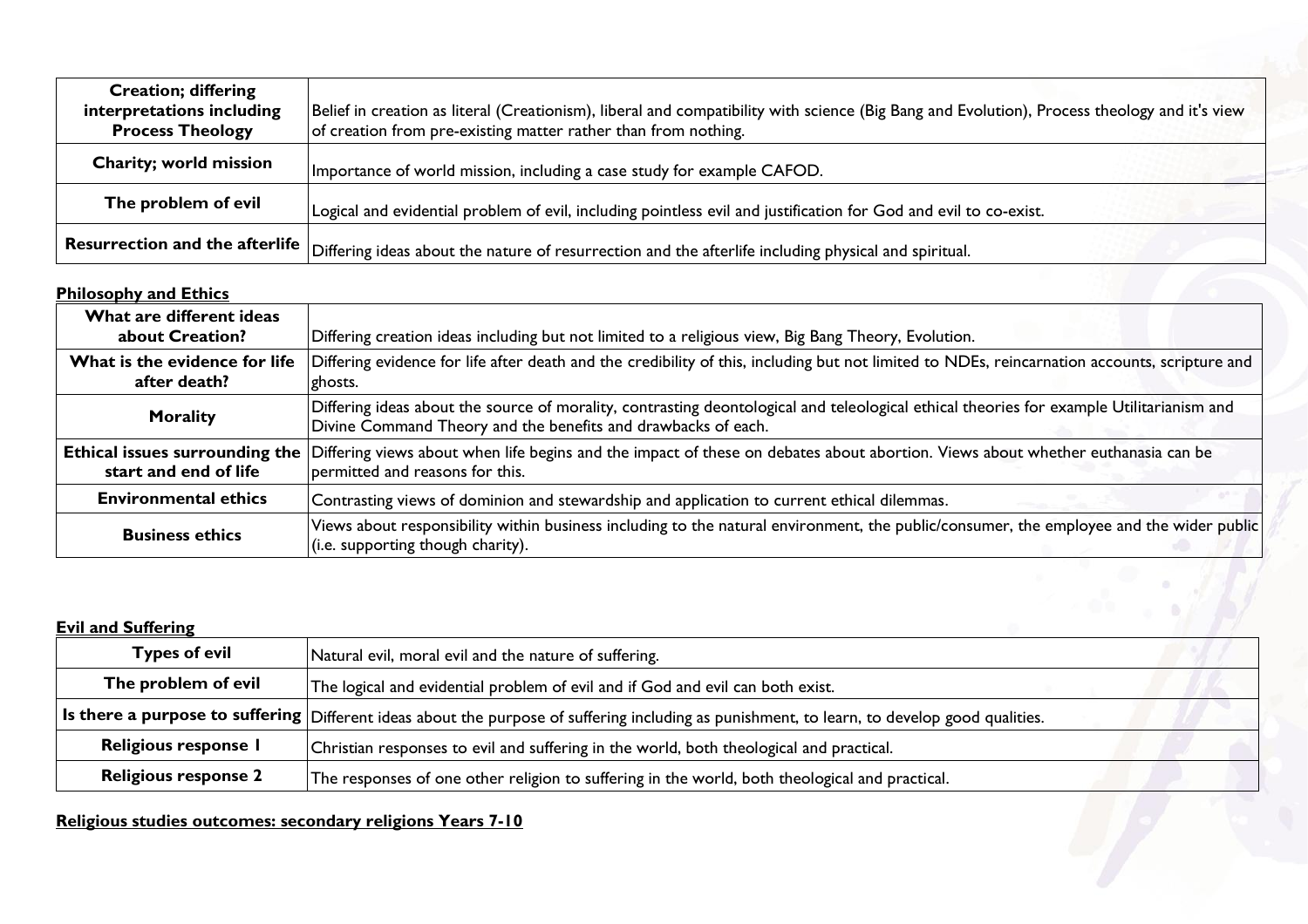#### **Judaism**

| -------                |                                                                                       |
|------------------------|---------------------------------------------------------------------------------------|
| Abraham                | The account of the covenant between Abram and G-D and the importance of this.         |
| <b>Kosher</b>          | What Jewish food laws are and how they are followed in practice.                      |
| <b>Shabbat</b>         | What Shabbat is and how it is carried out in society today.                           |
| <b>Bar/Bat Mitzvah</b> | Significance and purpose of Bar/Bat Mitzvah and what happens in each ceremony.        |
| <b>Synagogue</b>       | The key features of a synagogue and their use/importance.                             |
| Torah                  | The contents and importance of the Torah including the Jewish Law and its importance. |

### **Islam**

| <b>Muhammad (PBUH)</b> | The call narrative of Muhammad (PBUH) and importance as central to Islam.                              |  |
|------------------------|--------------------------------------------------------------------------------------------------------|--|
| Quran                  | Beliefs about the nature and contents of the Quran and how this is shown in everyday life and worship. |  |
| <b>Mosque</b>          | Key features, their significance as either practical or symbolic.                                      |  |
| Eid                    | Purpose and significance of the festival and how it is celebrated.                                     |  |
| 5 Pillars              | The nature of the Pillars and the importance to Muslims.                                               |  |
| Hajj                   | The purpose and nature of Hajj, expectations during Hajj and spiritual significance.                   |  |

## **Hinduism**

| <b>Hinduism</b>           |                                                                                                                       |  |
|---------------------------|-----------------------------------------------------------------------------------------------------------------------|--|
| <b>Brahman</b>            | The nature of Brahman and his role in the world, who are the Trimurti and their roles.                                |  |
| <b>Diwali</b>             | The symbolic features, importance of the festival and how it is celebrated.                                           |  |
| Holi                      | The meaning of Holi and how it is celebrated by Hindus.                                                               |  |
| Puja                      | The importance of family worship at home and how beliefs are expressed through rituals and sacred spaces.             |  |
| Karma                     | What a 'good' life is in Hinduism and the influence of karma on this life and the next.                               |  |
| <b>Samsara and Moksha</b> | Hindu beliefs about life after death and the concept of reincarnation / samsara, Moksha as the end of the life cycle. |  |